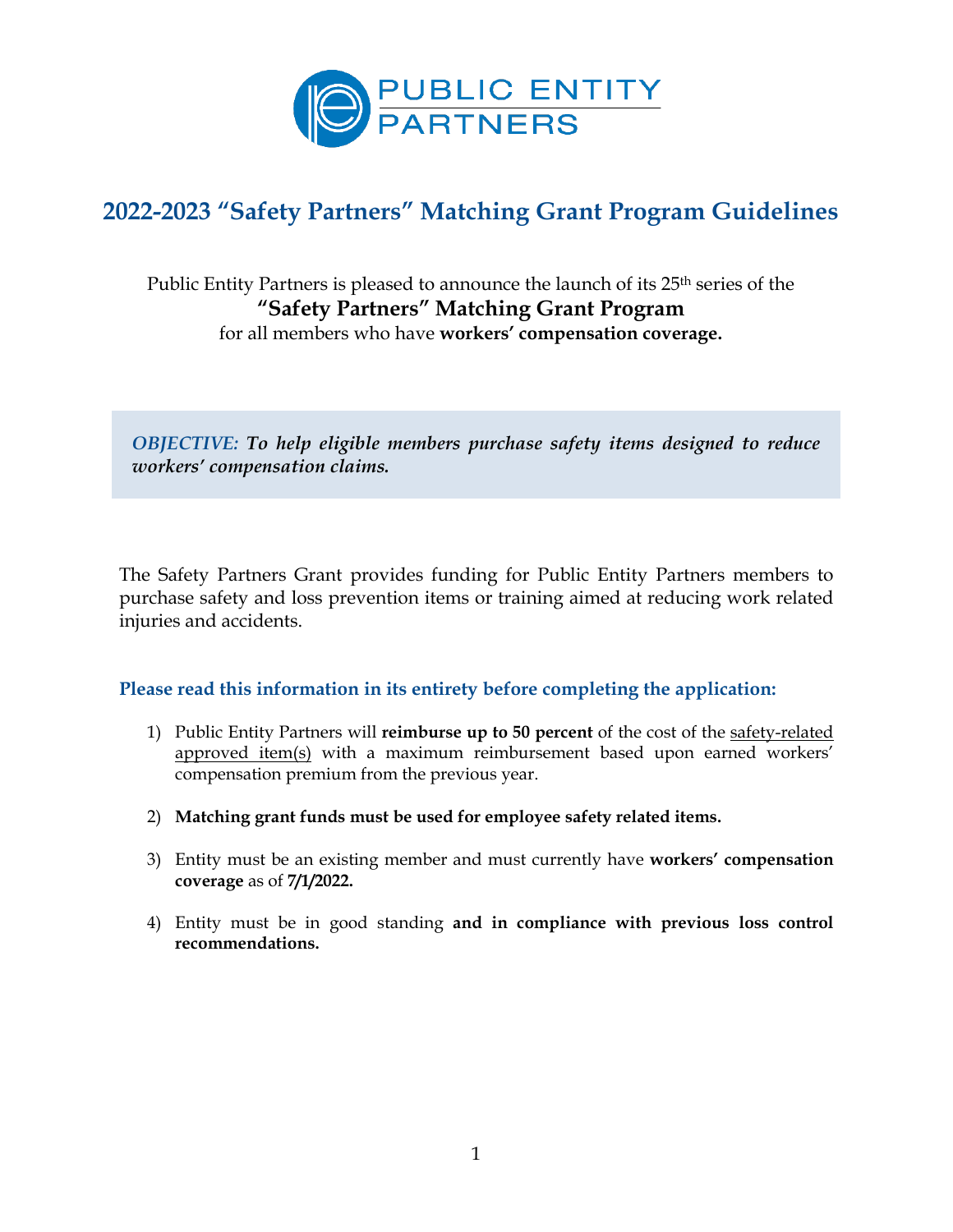

**DEADLINE:** Friday, August 19, 2022 (close of business)

**GRANT NOTIFICATION DATE:** Week of September 9, 2022

**ELIGIBILITY:** Available **ONLY** to members with **Workers' Compensation Coverage** as of **July 1, 2022**. Your **expenditure** may be made between **July 1, 2021 and April 1, 2023**.

## **RULES FOR PARTICIPATION**

- 1. **Applications must be submitted online**. The application is **DATE SENSITIVE** and is subject to available funds**.**
- 2. A signed **Resolution** or **Motion** (by the appropriate official: mayor or chairman of the board) passed by the governing body of the city/agency **MUST BE** provided. For boards of local government agencies that do not pass resolutions, a Motion is attached and may be signed by the appropriate Executive. In addition, also available on our website, please find a "fillable" Model Resolution/Motion, for your convenience.

**NOTE:** If your resolution/motion cannot be approved and signed when your application is ready, you may submit the application only. However, the resolution/motion must be sent by no later than October 1, 2022. Since the application is date sensitive, it is NOT necessary to submit the application and resolution/motion together. Please note that **y**our grant reimbursement check will not be sent to you until we have received the document.

- 3. Public Entity Partners will reimburse approved grants for one-half of the paid expenditures (50 percent), up to the maximum funding level for the participant's assigned classification.
- 4. *If* the Grant Committee approves your application, you will be asked to submit proof of payment(s) for your safety-related purchased item(s) before we can process your grant check. Invoices alone will NOT be used as proof of payment. **Please see Page 3 for mandatory checklist of items needed for Grant reimbursement.**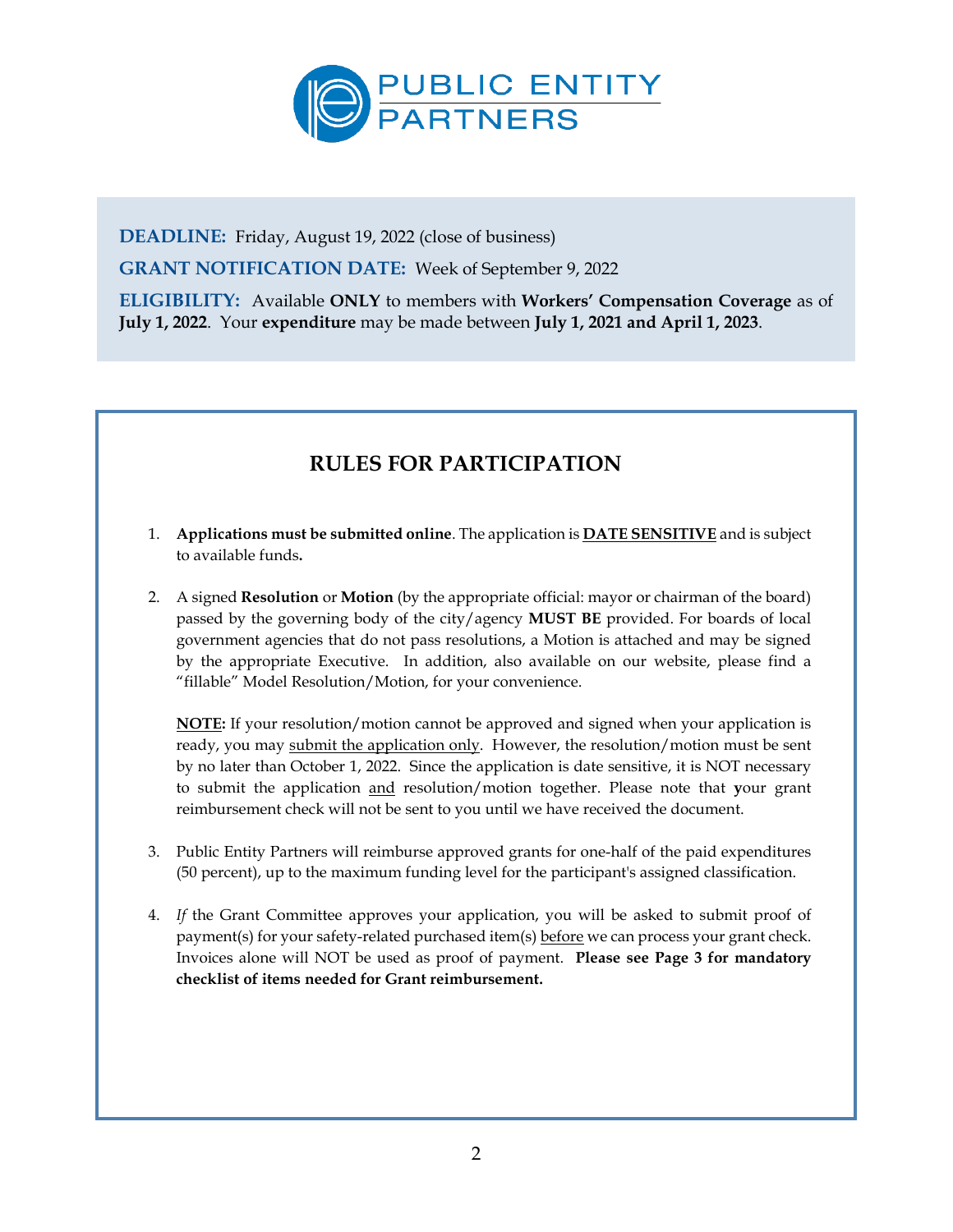

# GRANT REIMBURSEMENT CHECKLIST:

- 1. **"Notification of Approval" letter**
- 2. **Signed Resolution/Motion**
- 3. **Cover sheet listing description of items purchased, quantities, and grand total of all purchases. All receipts must follow in order of the cover sheet.**
- 4. **Two proofs of payment which must include the following:**
	- **1) CANCELLED check/bank statement OR credit card receipt/credit card statement OR Automated Clearing House (ACH) OR Automated Funds Transfer (AFT)**
	- **2) Copy of invoice OR purchase order (serving as the backup to the cancelled check or credit card receipt). Submitting invoices alone will not be accepted.**

**Forward all receipts/documentation to: Tahtia Mitchell Grant & Scholarship Program [Tmitchell@PEpartners.org](mailto:Tmitchell@PEpartners.org) Fax: 615-371-9212**

**The deadline for us to receive your application is Friday, August 19, 2022 (close of business). Grant notifications will be distributed the week of September 9, 2022.**

**Only ONE grant application may be approved for each town/city/agency during any given FISCAL YEAR. You may not "roll-over" an application from one fiscal year to another.** 

**If approved for a grant, your proof of payment for expenditures must be received by April 1, 2023, or your grant money WILL be awarded to the next application.** 

**PLEASE NOTE : The funding for this program is limited and is time-sensitive. It is important that you are diligent in filing for reimbursement. Members who submit late reimbursement receipts may jeopardize their eligibility to receive a grant the following fiscal year. Please do not delay and plan ahead to submit reimbursement items as soon as the Approval Notification letter is received.**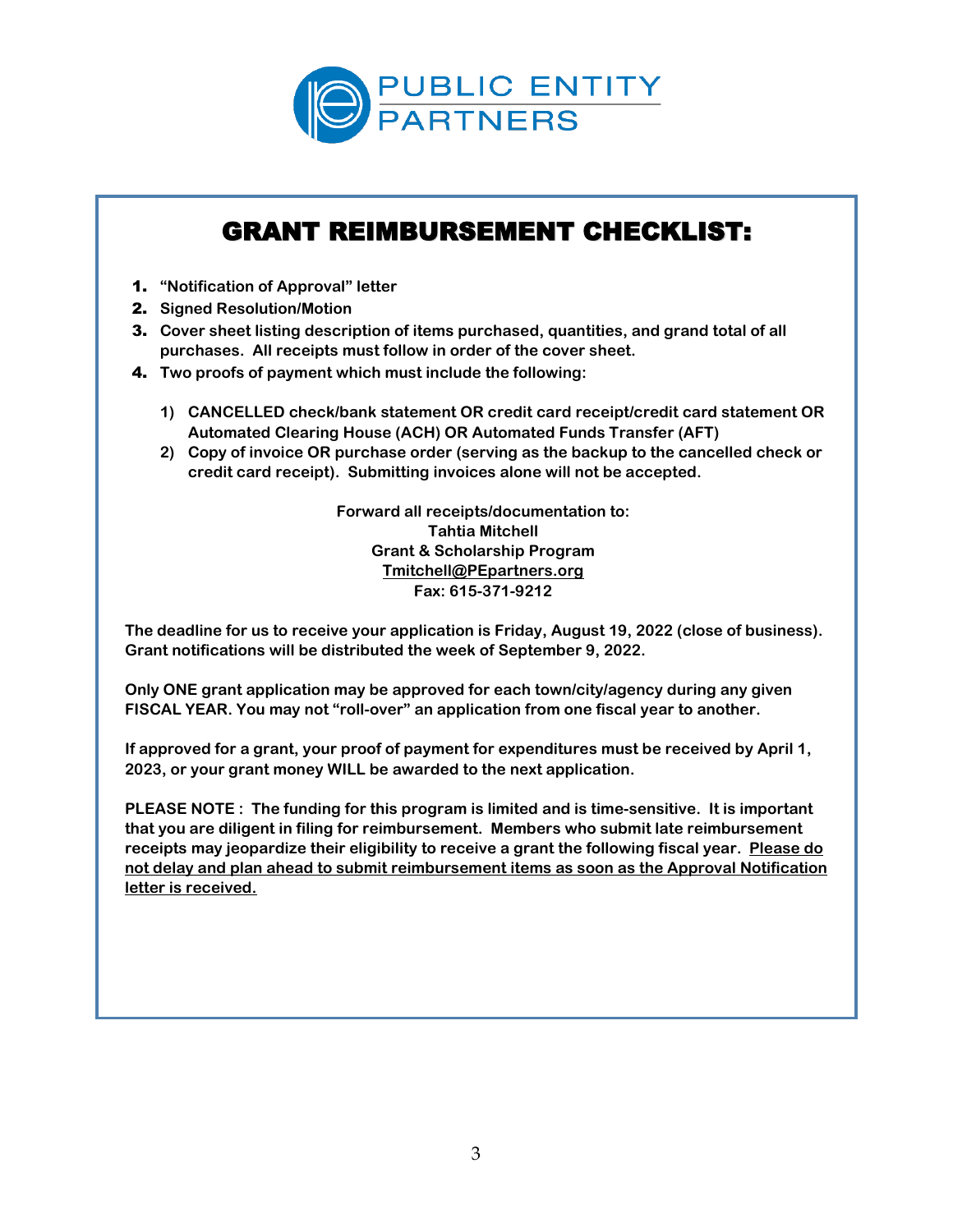

**GRANT CONSIDERATIONS:** Consideration of grants will be based on a variety of issues, such as your entity's risk management practices, loss experience, and availability of funding and submission date.

- 1. The primary consideration will be the amount of available funding for the fiscal year.
- 2. Priority will be given to risk exposures noted in the loss control site surveys, recommendations and/or loss trends, and a history of sound risk management practices.

Grant funding will depend on the **earned workers' compensation premium from the previous year**. Your earned premium from the previous year is available **after July 5, 2022**, at which time you may email Tahtia Mitchell at [TMitchell@PEpartners.org](mailto:TMitchell@PEpartners.org) to inquire about your classification.